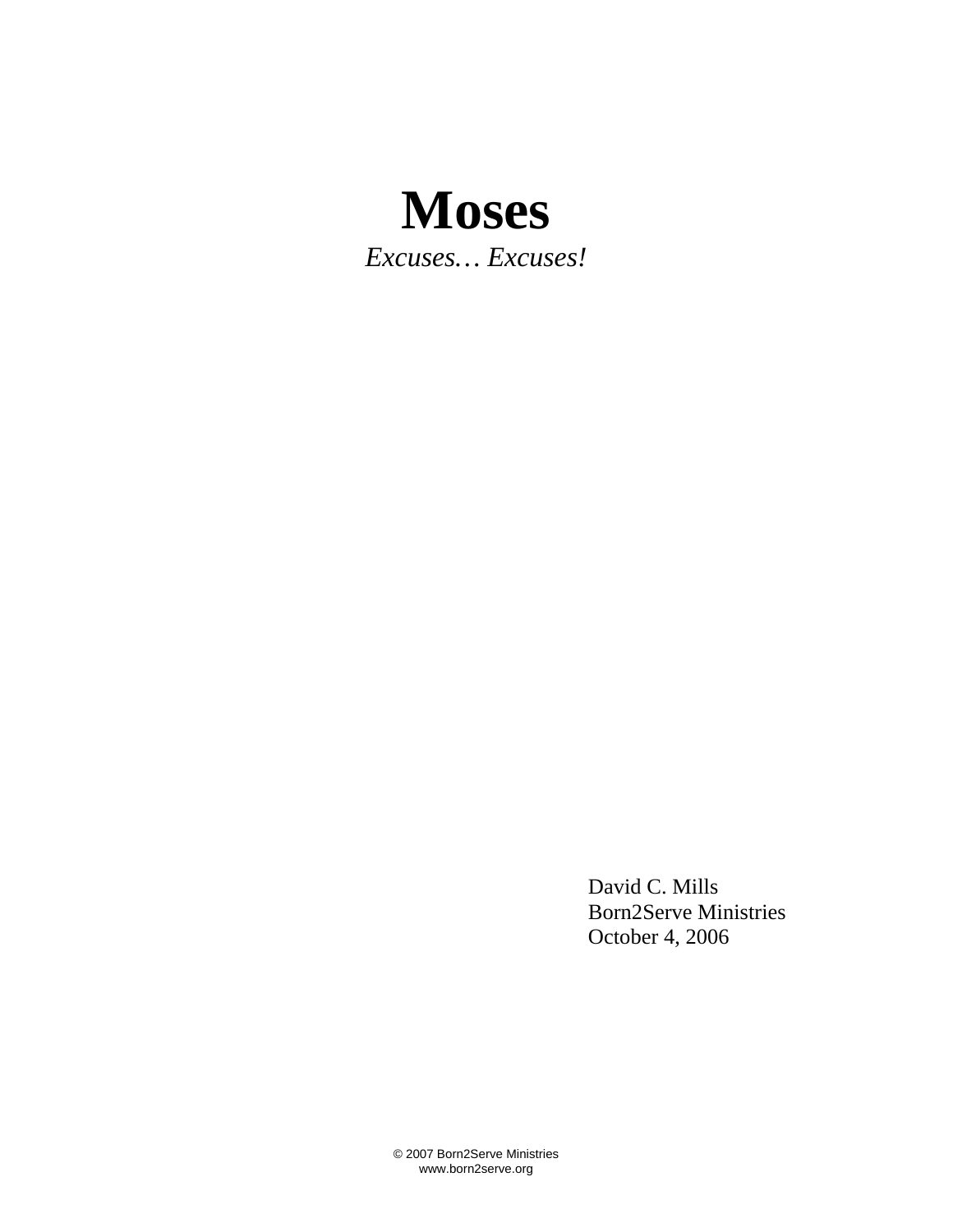There is surely nothing new under the sun. One of the things that is not new, nor seems to dissipate, is mans unenthusiastic reaction to God's call. I am confident that most Christians have responded in one way or another, at one time of another as Moses did. Moses' response however seems to run the trail, from start to the finish. As he worked down the excuse trail, the LORD continued to assure him that He was indeed in control.

Moses' first questions his uniqueness in the servanthood (3:11). This is often the first question that many have asked as they heard God's call on their life, "what makes me worthy of such a task?". The LORD quickly reminds him, that it is not in his worthiness but by the leading of the LORD himself that he is go fourth (3:12).

When our focus and unwillingness "to go" continues, it often leads to one of our greatest fears, that of rejection. I believe that the fear of rejection can be one of the greatest obstacles in Christian service. This begins to manifest itself in questioning, "what will I possible say to these people?" (3:13) . This in turn is normally followed by the underlying uneasiness of weather or not they will believe or even listen to what I have to say (4:1). The process continues, with complete disregard of the primary command and commander.

No matter how God comforts us through the truth of His Word and the examples of His watch care, as long as our focus is displaced, we will always see man's imperfections and not God's completeness in perfection. This is where Moses ends up, as he attempts to use God's own creation as an excuse (4:10).